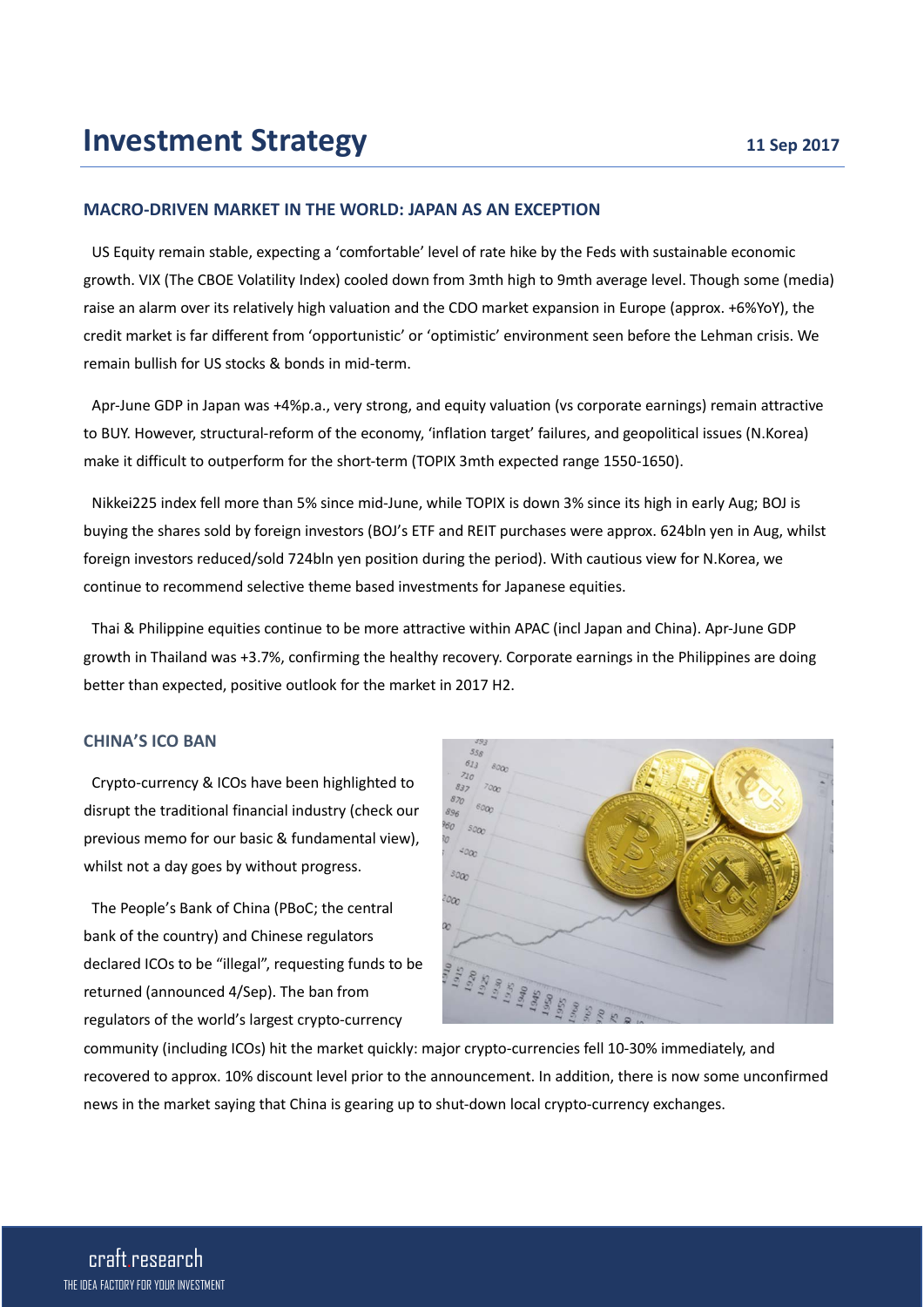'China' has recently been known to intervene in fund raising activities by Chinese issuers via markets like HKG and Singapore, regardless of whether 'crypto-currency' or not. Moreover, taking control over 'shadow-banking' and debt (vs GDP) inflation are more urgent issues on the table. There is little surprise to its choice of 'complete restriction' until proper regulations are in place; they halted crypto-currency exchange operations in 2009 or 2013 before, from a similar aspect.

The process may be less shocking, but regulatory and operational infrastructure are still under development for crypto-currency & ICOs around the world (including Japan, US, and Europe); AML/CFT (anti-money laundering and counter financing of terrorism) are also immediate challenges. Such development, along with the wholesale network (traditional financial institutions) participation, shall be soon.

Crypto-currency, run by the block-chain technology innovation, continue to be one of the disruptive & unavoidable FinTech infrastructure in long-term. We continue to recommend buying crypto-currency on weakness.

# **WORLD WIDE SHIFT TO ZERO-EMISSION**

150-200 years of industrial development relying on internal combustion engines, which generate power through the combustion of fuel, is now accelerating its shift to electric motors and hybrid systems. The evolution is one of the attractive investment themes for long-term investment.



Technology innovation of the power-terrain, especially for consumer applications such as cars and motor-cycles, have always been incentivized by energy price hike and efforts of engineers & manufacturers. However, regulatory guidance/policy has become most influential now, not just inspired by environmental benefits but also as part of the economic development strategy. The shift is a huge opportunity to grasp economic share in the next-generation industry.

In June, India has announced to electrify all new vehicles by 2030. France and U.K. are now saying goodbye to petrol and diesel cars by 2040 (announced July 2017). China is now reported to be studying the impact from similar ban. U.S. gas emission regulations are somewhat relatively relaxed, whilst ZEV program (requiring automakers to sell certain percentage of zero emission vehicles vs all sales; or else, penalty fees) in California will increase its presence from 2018.

The shift will create losers and winners, influencing many investments. Here, for the general model portfolio, we include PANASONIC[6752] (1468 yen) as BUY.